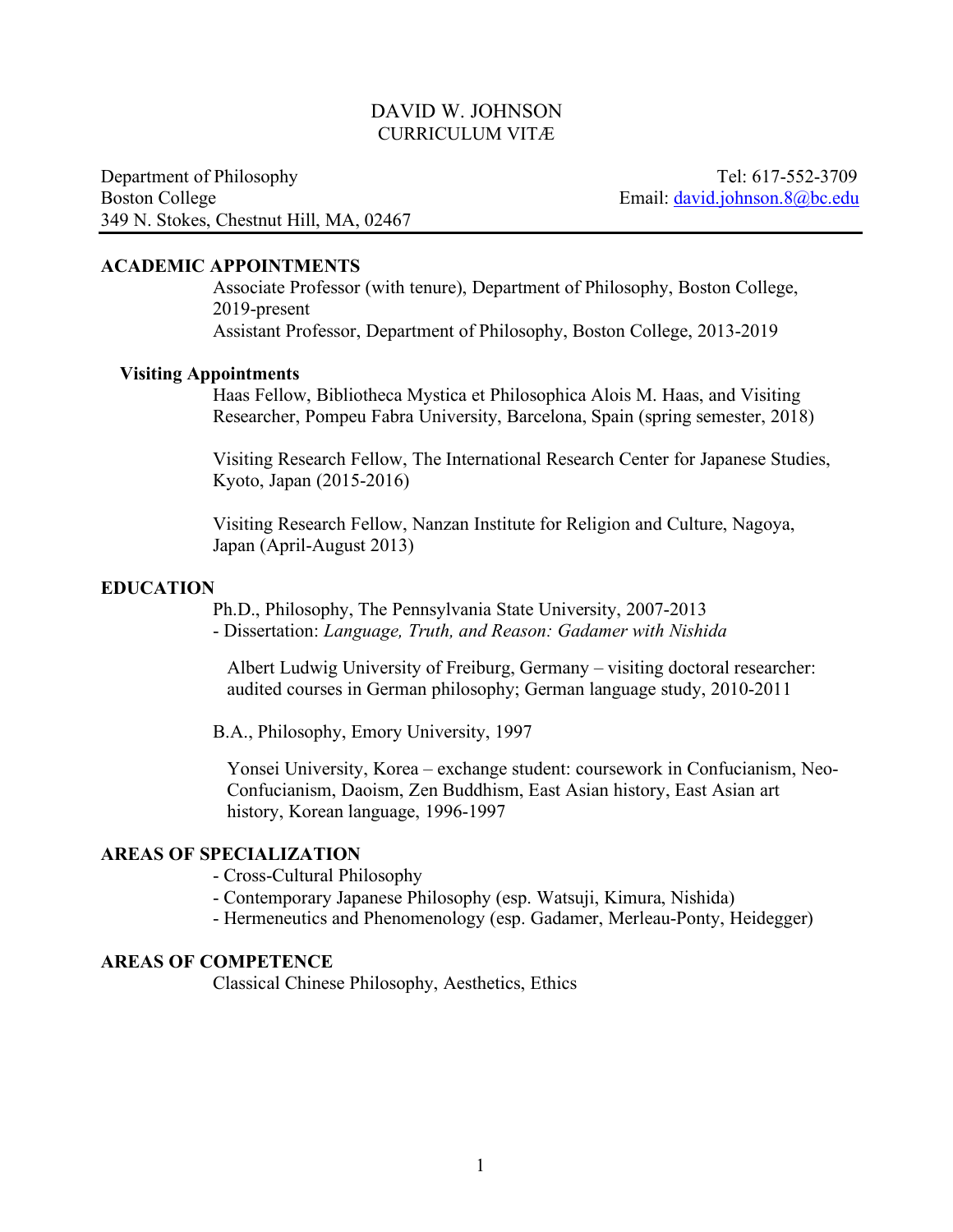### **RESEARCH**

### **Publications**

#### **Book**

Watsuji on Nature: Japanese Philosophy in the Wake of Heidegger (Northwestern University Press, 2019)

-Reviewed in: *Environmental Philosophy*, *Contemporary Japan*, *The European Journal of Japanese Philosophy*, *Journal of World Philosophies*, *Tricycle: The Buddhist Review*, *The Journal of Japanese Philosophy* (forthcoming), *Continental Philosophy Review* (forthcoming)

-Selected from among 62 submissions for the Book Session of the 59<sup>th</sup> meeting of the Society for Phenomenology and Existential Philosophy (SPEP), 2021

# **Peer-Reviewed Journal Articles**

- 12. "Phenomenology and the Impersonal Subject: Between Self and No-Self," *Philosophy East and West* (forthcoming)
- 11. "Word as Image: Gadamer on the Unity of Word and Thing," *Continental Philosophy Review* 55, no. 1 (2022): 101–118
- 10. "Enneads IV and V: A Puzzle about Perception," *Dionysius*, 38 (2020): 22–35
- 9. "Naturaleza, cultura y mundo de la vida: algunas consideraciones ontológicas" (Nature, Culture, and Lifeworld: Some Ontological Considerations), trans. Raquel Bouso, *Theoría Revista del Colegio de Filosofía* 38 (2020): 151–171
- 8. "The Limits of Language: Philosophical Hermeneutics and the Task of Comparative Philosophy," *Journal of Speculative Philosophy* 34, no. 3 (2020): 378–389
- 7. "The Anonymous Subject of Life: Some Philosophical, Psychological, and Religious Considerations," *Research in Phenomenology* 49, no. 3 (2019): 385–402
- 6. "Self in Nature, Nature in the Lifeworld: A Reinterpretation of Watsuji's Concept of *Fūdo*," *Philosophy East and West* 68, no. 4 (2018): 1134–1154
- 5. "Acting-Intuition and the Achievement of Perception: Merleau-Ponty with Nishida," *Philosophy East and West* 67, no. 3 (2017): 693–709
- 4. "Watsuji's Topology of the Self," *Asian Philosophy* 26, no. 3 (2016): 216–240
- 3. "The Experience of Truth: Gadamer on the Belonging Together of Self, World, and Language," *Graduate Faculty Philosophy Journal* 36, no. 2 (2015): 373–396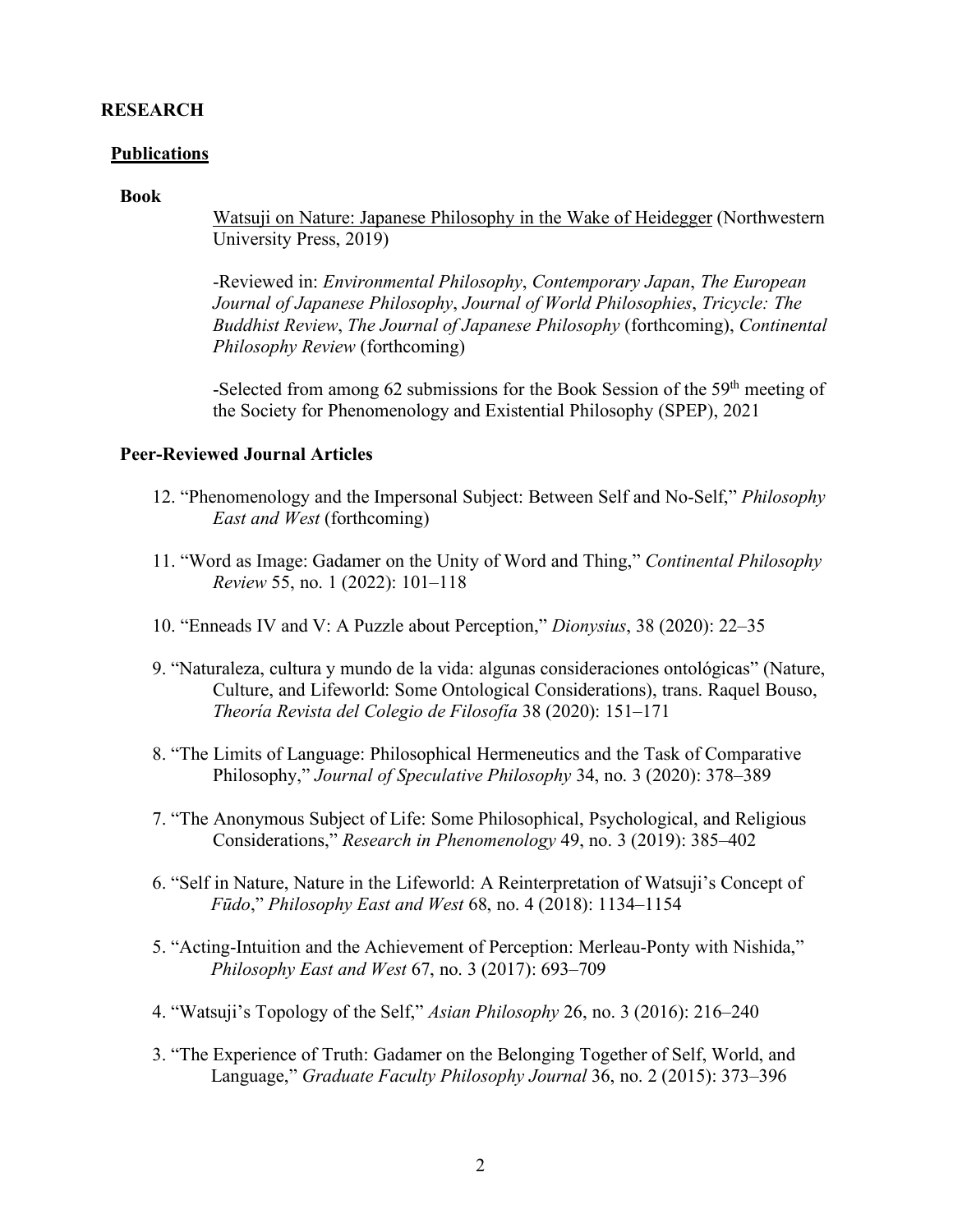- 2. "Perception, Expression, and the Continuity of Being: Some Intersections Between Nishida and Gadamer," *Asian Philosophy* 24, no. 1 (2014): 48–66
- 1. "Merleau-Ponty and the Other World of Painting: A Response," *Journal of the British Society for Phenomenology* 40, no. 1 (2009): 89–97

### **Book Chapters and Symposia**

"Synopsis and Replies to Stevens, Berque, Mine, and Liederbach," Book Symposium on *Watsuji on Nature: Japanese Philosophy in the Wake of Heidegger*, *European Journal of Japanese Philosophy* 6 (2021): 134–215

"*Fūdo* as the Disclosure of Nature: Re-Reading Watsuji with Heidegger." In *Critical Perspectives on Japanese Philosophy*, edited by Takeshi Morisato, 299– 326. Nagoya: Nanzan Institute Press, 2016

## **Book Review**

Review of *Relational Hermeneutics*, edited by Paul Fairfield and Saulus Geniusas. London: Bloomsbury, 2018. In *Comparative and Continental Philosophy* 11, no. 3 (2019): 76–79

#### **In Progress**

#### *Second Book Manuscript*

This study attempts to reconcile two experiences, two truths, that seem fundamentally opposed to one another and that lie, respectively, at the center of Western culture, on the one hand, and East Asian philosophy, on the other: the reality of the self and the doctrine of no-self. Buddhism and Daoism promise a form of spiritual equanimity that turns on the denial of a self. But there seem to be good reasons to hold onto the reality of the self. The existence of a self enables us to account for praise and blame, the hopes for oneself that motivate actions, and attachments to the selves of others in bonds of love and affection. I show how it may be possible to reconcile the reality of the self with a particular interpretation of the no-self doctrine by engaging with the work of thinkers from the phenomenological tradition such as Merleau-Ponty, Zahavi, Kimura, Gallagher, and Petitmengin.

### *Third Book Manuscript*

This study begins from the disclosive character of perceptual experience as this has been elucidated in phenomenology (Merleau-Ponty, Patoçka, Barbaras). I draw on the social ontology of the Japanese philosopher and psychiatrist Kimura Bin to link this understanding of perceptual awareness as a capacity to be *present* to things to our ways of being present to one another. My central claim is that our perceptual presence to others is a form of bearing witness—one that is both constitutive of the self and a primary source of existential meaning.

### *Articles*

"Barbaras and Kimura on the Phenomenology of Life," [I show that Kimura's conception of life as an accomplishment unfolds the latent potential in Barbaras's phenomenology of life as an event which itself is caught up in the ongoing activity of the world.]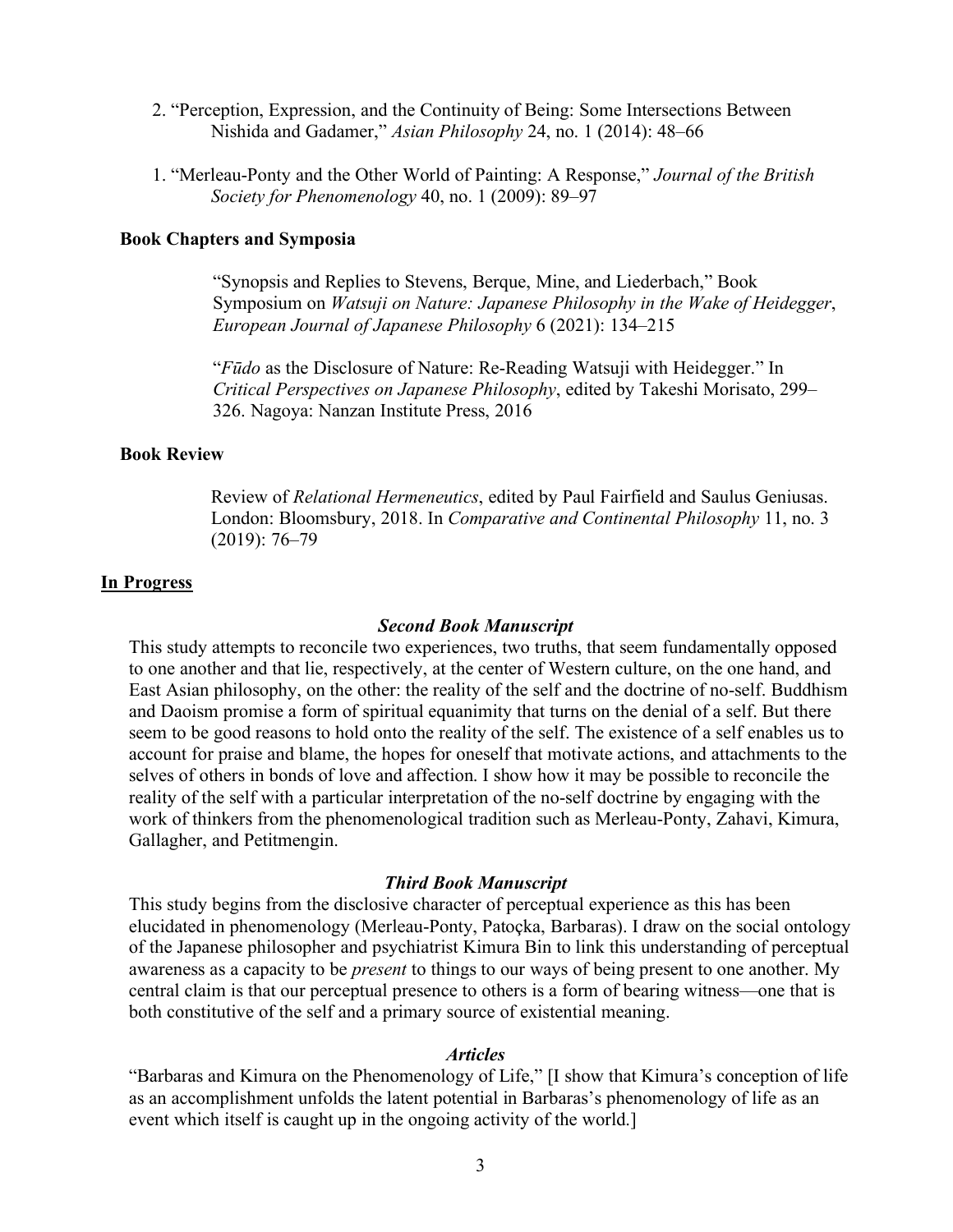"Life as a Movement of Disclosure," [I set out an understanding of life as a movement (Sheets-Johnstone) of disclosure (Patočka, Barbaras) as an activity that culminates in the nobility of sight (Jonas)]

# *Book Chapter*

"Nature," in *Tetsugaku Companion to Watsuji Tetsurō* (Springer), ed. Hans Peter Liederbach

# *Encyclopedia Entries*

"Watsuji Tetsurō," in *Encyclopedia of Phenomenology* (Springer), ed. Ted Toadvine and Nicolas de Warren

"Kimura Bin," in *Encyclopedia of Phenomenology* (Springer), ed. Ted Toadvine and Nicolas de Warren

# **AWARDS AND GRANTS (selected)**

*ERASMUS+ Staff Mobility for Teaching Grant* to support a two-week lecture series on twentieth-century Japanese philosophy given at the University of Latvia

*Haas Fellow*, the Bibliotheca Mystica et Philosophica Alois M. Haas, Pompeu Fabra University, Barcelona, Spain (one-semester fellowship and stipend)

*Baden-Württemberg Stipend*, Department of Philosophy, University of Freiburg, Germany (one-year stipend)

*University Fellow*, The Graduate School, The Pennsylvania State University

*George R. Gibbons Scholarship*, Emory University

### **INVITED TALKS/LECTURES (selected)**

2022 Commentator, Book Panel on *Engaging Japanese Philosophy: A Short History*, Thomas Kasulis, Comparative and Continental Philosophy Conference, Tallinn, Estonia (forthcoming)

> "Japanese Philosophy in the United States Today," Japanese Studies in the World Roundtable, European Network of Japanese Philosophy Conference, Budapest, Hungary (February 2)

"Being and Knowing: Between Self and No-Self," Self-Creation and Self-Annihilation Symposium (with L.A. Paul and D. Tomlinson), American Philosophical Association Eastern Division Meeting (January 13th) [online]

- 2021 "Between Self and No-Self: Some Phenomenological Considerations," Philosophy of Religions Workshop, University of Chicago (December 3rd)
- 2019 "The Re-Enchantment of Nature as Fūdosei 風土性," Waseda University, Tokyo, Japan (December 16th)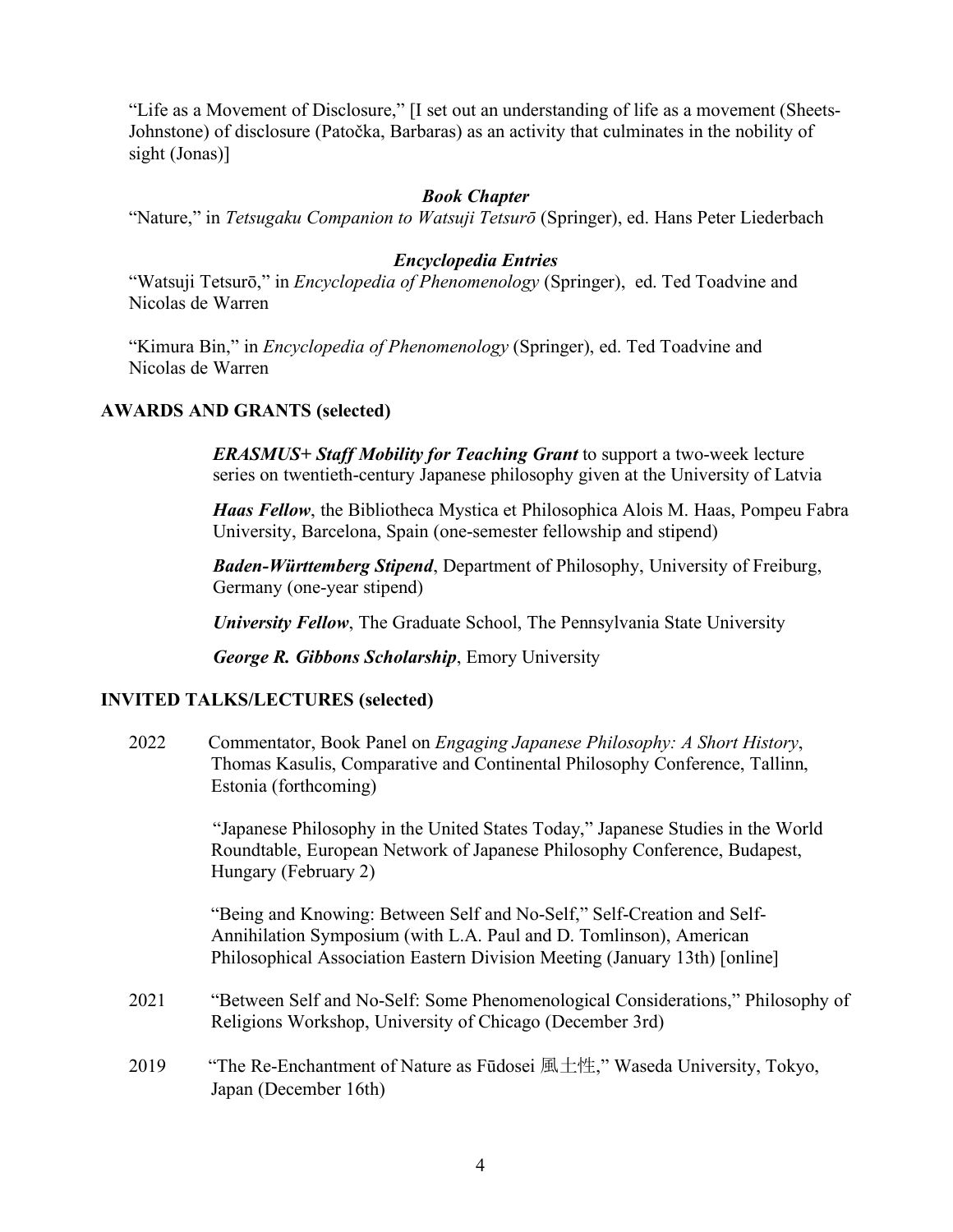2018 "*Fūdo* 風土: From Ordinary Term to Philosophical Concept," Deutsches Institut für Japanstudien, Tokyo, Japan (July 2nd)

> "Watsuji's Philosophical Anthropology," Temple University Japan, Tokyo, Japan (June 27th)

Lecture series in Japanese philosophy given at the University of Latvia, Riga, Latvia sponsored by the ERASMUS+ Staff Mobility Program (May 1st-May 11th)

"Nature, Culture, and Lifeworld: Some Ontological Considerations," Institut de Cultura, Pompeu Fabra University, Barcelona, Spain (April 11) "Nature, History, Transcendence: Watsuji on the Spatio-Temporal Structure of Human Existence," 場所*,* χώρα*, Einraümen*: Conceptualizing the Place of the *Coincidentia Oppositorum* Workshop, Pompeu Fabra University, Barcelona, Spain (February 19)

2016 "Nondualism, Disclosure, and the Re-Enchantment of Nature: Some Aspects of the Philosophical Potential of Watsuji's Concept of *Fūdo*," Views of Watsuji Tetsurō from around the World Workshop, Nanzan Institute for Religion and Culture, Nagoya, Japan (June 25)

> "The Relational Self: Nature and Sociality in the Philosophy of Watsuji Tetsurō," The International Research Center for Japanese Studies, Kyoto, Japan (May 12)

"The Disclosure of Nature: Watsuji with Heidegger," Institute of Philosophical Research, Seoul National University, Korea (March 28)

- 2015 "The Place of the Self: Watsuji Tetsurō's Relational Ontology," Center for East Asian and Comparative Philosophy, The City University of Hong Kong, Hong Kong, China (October 13)
- 2014 "On Selfhood: With and After Watsuji," Nanzan Institute for Religion and Culture, Nagoya, Japan (August 1)

"Gadamer's Hermeneutic Radicality," Hermeneutics East and West Conference, The Pennsylvania State University, University Park, PA (May 17)

2013 "Nishida and Gadamer," Nanzan Institute for Religion and Culture, Nagoya, Japan (July 24)

# **CONFERENCE PRESENTATIONS**

- 2023 "Between *Bios* and *Zoe*, Self and Nature," 12th East-West Philosophers' Conference, Honolulu, Hawaii (forthcoming)
- 2022 Book Panel on *Watsuji on Nature: Japanese Philosophy in the Wake of Heidegger*, Comparative and Continental Philosophy Conference, Tallinn, Estonia (forthcoming)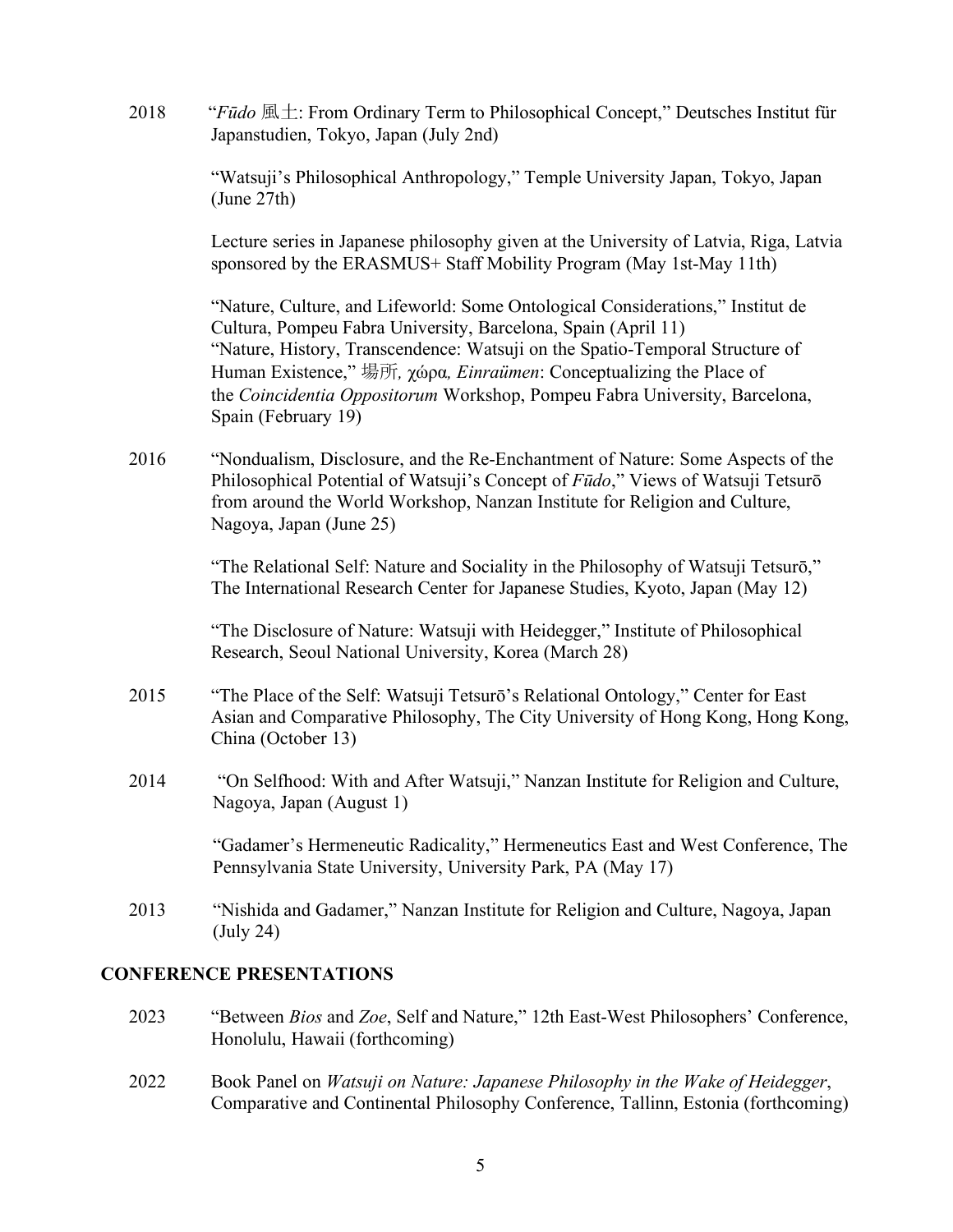|      | Book Panel on Watsuji on Nature: Japanese Philosophy in the Wake of Heidegger,<br>European Network of Japanese Philosophy Conference, Budapest, Hungary<br>(February 2)                                                                                |
|------|--------------------------------------------------------------------------------------------------------------------------------------------------------------------------------------------------------------------------------------------------------|
| 2021 | Book Session on Watsuji on Nature: Japanese Philosophy in the Wake of Heidegger,<br>Society for Phenomenology and Existential Philosophy (SPEP) meeting (September<br>25) [online]                                                                     |
|      | "Saving the Appearances: Reconsidering the Buddhist Doctrine of No-Self,"<br>International Society of East Asian Philosophy, Tokyo, Japan (December 10th)<br>[online]<br>"The 'Place' of Life in the Phenomenology of Kimura Bin and Renaud Barbaras," |
|      | International Association for Japanese Philosophy, Kyoto, Japan (March 15) [online]                                                                                                                                                                    |
| 2019 | "The Fullness of Nature: Overcoming Subjectivism in Watsuji's Theory of Fūdo,"<br>International Society of East Asian Philosophy Conference, Tokyo, Japan (December<br>14)                                                                             |
|      | "The Limits of Language: Philosophical Hermeneutics and the Task of Comparative<br>Philosophy," SPEP Conference, Pittsburgh, PA (October 31)                                                                                                           |
|      | "Nature Nascent and Enchanted: Watsuji, Merleau-Ponty, McDowell," International<br>Association of Japanese Philosophy Conference, Honolulu, Hawaii (October 12)                                                                                        |
|      | "The "Anonymous Subject" of Life: Some Philosophical, Psychological, and<br>Religious Considerations," The Comparative and Continental Philosophy Circle<br>Conference, Leiden, The Netherlands (May 25)                                               |
| 2018 | "Dasein as Being-in-Relation-to-Others: Watsuji and Heidegger on Intersubectivity,"<br>European Network of Japanese Philosophy Conference, Hildesheim, Germany<br>(September 6)                                                                        |
|      | "Culture as the Completion of Nature: Fūdo as Philosophical Concept," The<br>Comparative and Continental Philosophy Circle Conference, Bath, UK (April 7)                                                                                              |
| 2017 | "Fūdo $\mathbb{R}$ $\pm$ : History, Language, and Philosophy," European Network of Japanese<br>Philosophy Conference, Paris, France (November 3)                                                                                                       |
| 2016 | "Cultivating the Interlacing of Self and World: Nishida and the Phenomenology of<br>Perception," Nishida Philosophy Association Conference, Tokyo, Japan (July 24)                                                                                     |
|      | "Self in Nature, Nature in the Lifeworld: Re-Imagining Nature through Watsuji's<br>Concept of Fūdo," Society for Asian and Comparative Philosophy Conference,<br>Honolulu, Hawaii (June 5)                                                             |
|      | "Watsuji's Topology of the Self," The 11 <sup>th</sup> East-West Philosopher's Conference,<br>Honolulu, Hawaii (May 29)                                                                                                                                |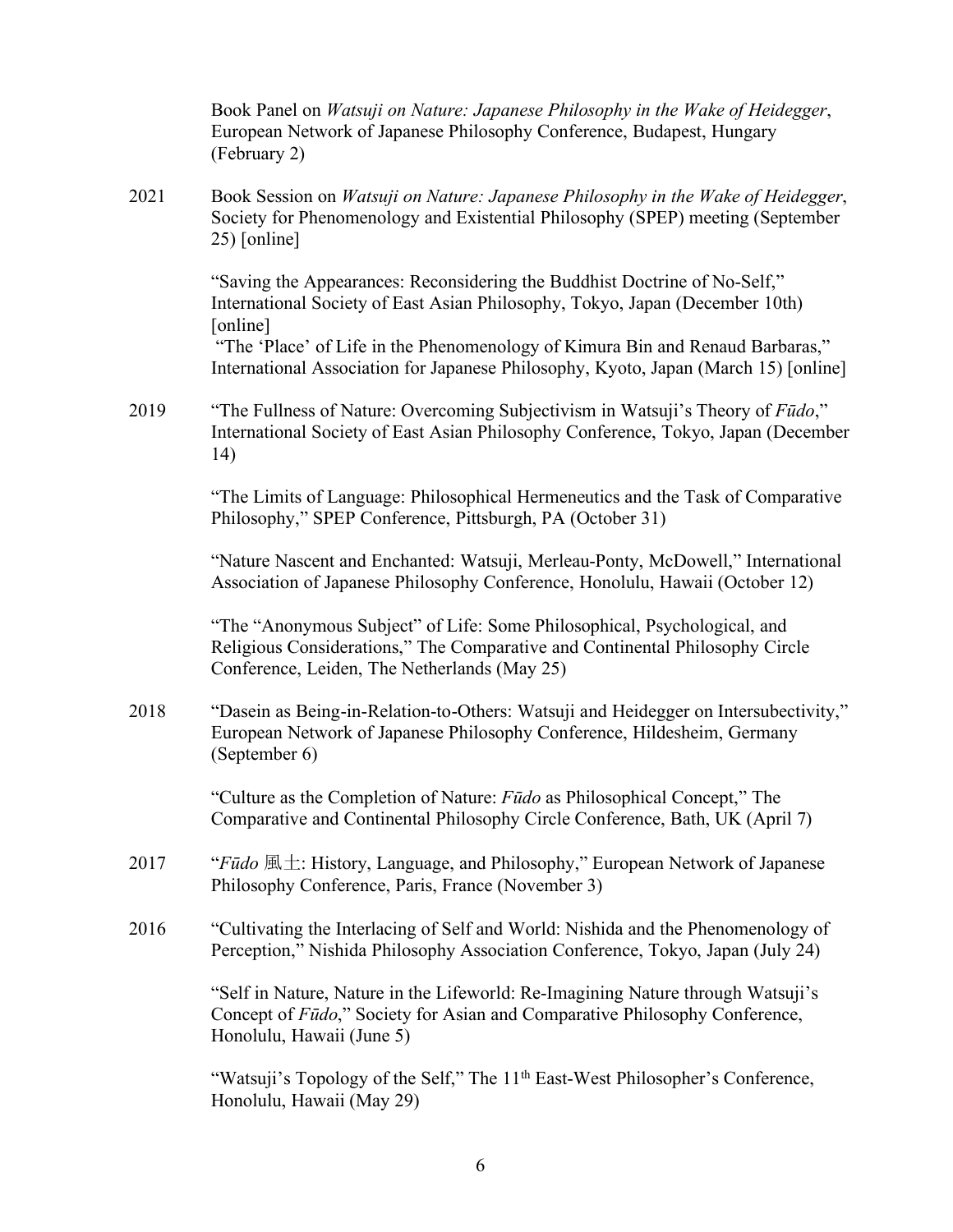"Disclosure as the Re-enchantment of Nature: Thinking with and after Watsuji," The Comparative and Continental Philosophy Circle Conference, Taipei, Taiwan (March 26)

- 2015 "*Fūdo* as the Disclosure of Nature: Re-Reading Watsuji with Heidegger," European Network of Japanese Philosophy Conference, Barcelona, Spain (December 4) "Watsuji on the Place of the Self: Continuity, Transcendence, and Ethical Life," The Comparative and Continental Philosophy Circle Conference, Reykjavík, Iceland (May 16)
- 2014 "Nature as Unity, Heterogeneity, Productivity: Merleau-Ponty on the Vertical Genesis of Sense," Society for European Philosophy and Forum for European Philosophy Conference, Utrecht, The Netherlands (September 3)

"Comparative Philosophy and the Work of Disclosure: Ricoeur on Metaphor and Translation," 2014 International Conference on Paul Ricoeur, Hermeneutics, and Asia, Taipei, Taiwan (May 30)

"Belonging to the World: Nishida vs. Heidegger and Merleau-Ponty on Perceptual Truth," The Comparative and Continental Philosophy Circle Conference, Santa Barbara, CA (March 21)

- 2013 "The Self-Determination of the Whole: Nishida on the Achievement of Perception," Society for Asian and Comparative Philosophy Conference, Singapore (July 10)
- 2010 "Friendship as Reciprocity: Aristotle, Kant, and the Demands of Particularity," Mid-South Philosophy Conference, Memphis, TN (March 6)

# **TEACHING**

Classical and Contemporary Asian Philosophy (undergraduate) History of Western Philosophy [from Plato to Nietzsche] (undergraduate) Modernism and the Arts (undergraduate) Ancient Philosophy East and West (proseminar) Merleau-Ponty (graduate) Gadamer's Philosophical Hermeneutics (graduate) Intersubjectivity (graduate) Comparative Phenomenology (graduate)

### **SERVICE**

### **To the Profession**

- Member, American Philosophical Association Committee on Lectures, Publications, and Research (2021-2023)

- Occasional Referee: *Philosophy East and West*, *Continental Philosophy Review*, *Philosophy and Social Criticism*, *Dialogue: Canadian Philosophical Review*, *Comparative and Continental Philosophy*, *Journal of Japanese Philosophy*, *European Journal of Japanese Philosophy*, *Contemporary Japan*, *Metodo. International Studies in Phenomenology and Philosophy*